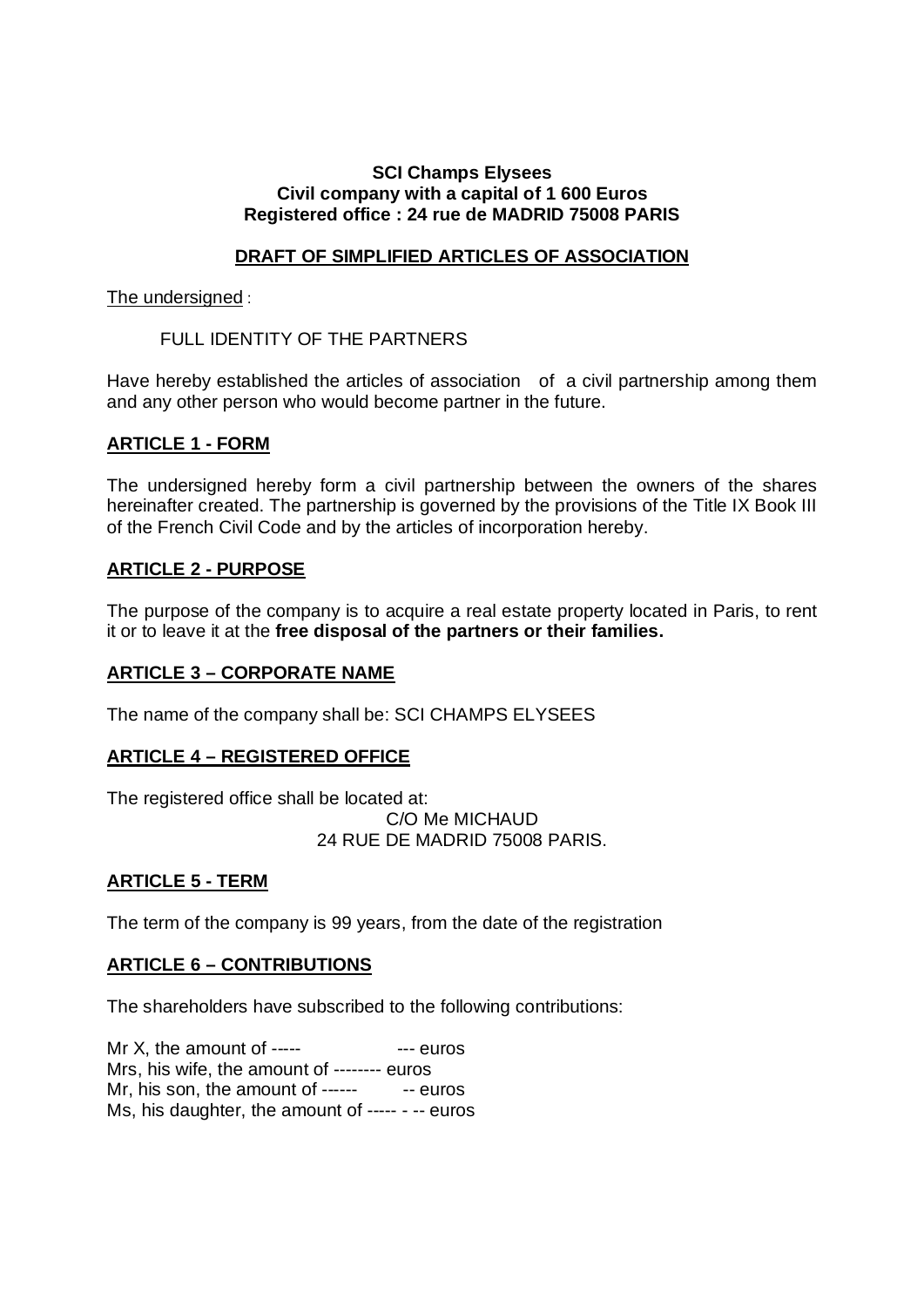# **ARTICLE 7 - CAPITAL**

The capital is fixed at 1.500 euros. It is divided into 150 shares of 10 Euros each, allocated to the shareholders as follows:

- X shares allocated to Mrs,
- Y shares allocated to Mr,
- Z shares allocated to Mr,
- V shares allocated to Ms

Total equal to the number of shares created: 150 shares.

## **ARTICLE 8 – INCREASE AND REDUCTION IN CAPITAL**

1. The capital may be increased upon a shareholder's resolution taken in an extraordinary meeting creating new shares

2. The capital may also be reduced by a shareholder's resolution taken in an extraordinary meeting,

## **ARTICLE 9 – REPRESENTATION OF THE SHARES OF CAPITAL**

The shares shall not be represented by marketable securities. or bearer shares The rights of each partner shall be only justified by the hereby bylaws.

A copy of said bylaws, certified by the manager shall be delivered to each shareholder upon request.

# **ARTICLE 10 – RIGHTS AND LIABILITIES ATTACHED TO THE SHARES**

## 1- Rights on the profit

Each share gives its owner an equal right to the benefits of the company and to the whole corporate asset.

Vis a vis third parties, the shareholders shall be responsible for the corporate liabilities in proportion of the number of shares they own upon the date of payability or on the date of the cessation of payments.

The company creditors shall not seek payment for any company debt against a shareholder unless formal notice was addressed to the said Company revealed unsuccessful.

## 2 – Right of communication and of intervention in the corporate life

Besides the right to annual information at the approval of the accounts, hereinafter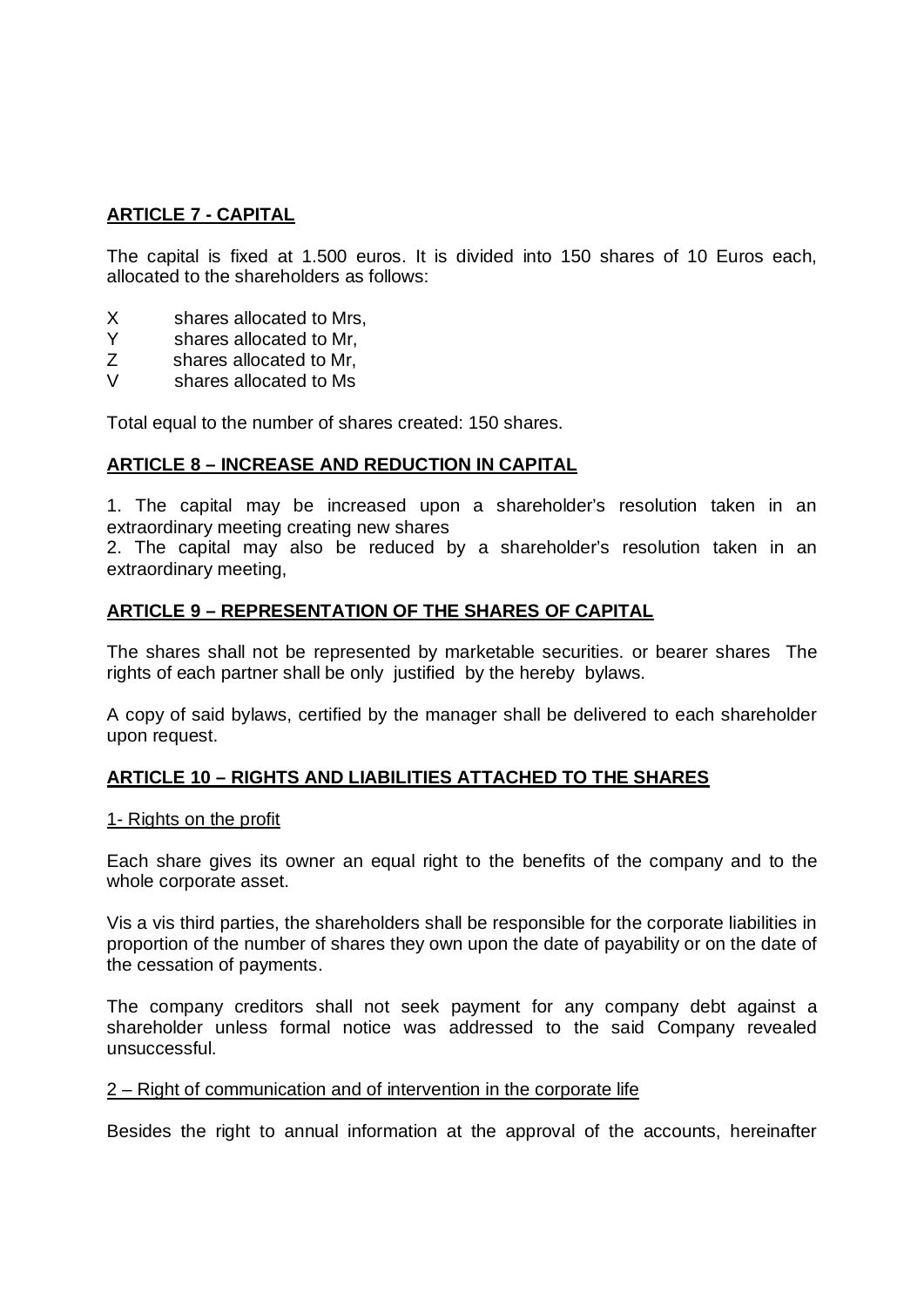targeted, the shareholders shall have the right to obtain, at least once a year, communication of the books and of the corporate documents.

Each shareholder can take part in the collective decisions and has the right to vote, subject to the conditions hereinafter specified. Each share gives the right to a vote.

# **ARTICLE 11 –OWNERSHIP OF A SHARE**

Each share can only have one owner vis a vis the Company

#### **ARTICLE 12 – COMPANY ACCOUNTS**

Besides their contributions, the shareholders pay or leave at the Company's disposal any amount it may need. The said amounts shall be posted to the credit of an current account opened at the name of the shareholder.

The maximum amount of the said sums, the conditions under which they are repaid, the interests setting are provided for by agreement between the management and the interested.

## **ARTICLE 13 – TRANSFER OF SHARES**

#### 1 – Transfert by sale

The sale of shares shall be made by public deed or by private transfer agreement It must be registered

The transfer of shares can only be made with the consent given in compliance with the hereinafter conditions,

The consent is obtained by resolution of the shareholders taken unanimously.

#### 2 – Transfer by death

a) Death of a shareholder.

Among the death of a shareholder, the Company shall remain in existence and shall be carried on by right among the heirs and legatees of the deceased shareholder with no need of any consent on the part of the shareholders.

The law (Coranic law) of the State of the residence of the deceased shareholder shall be applicable to the transmission of the estate.

b) Donation -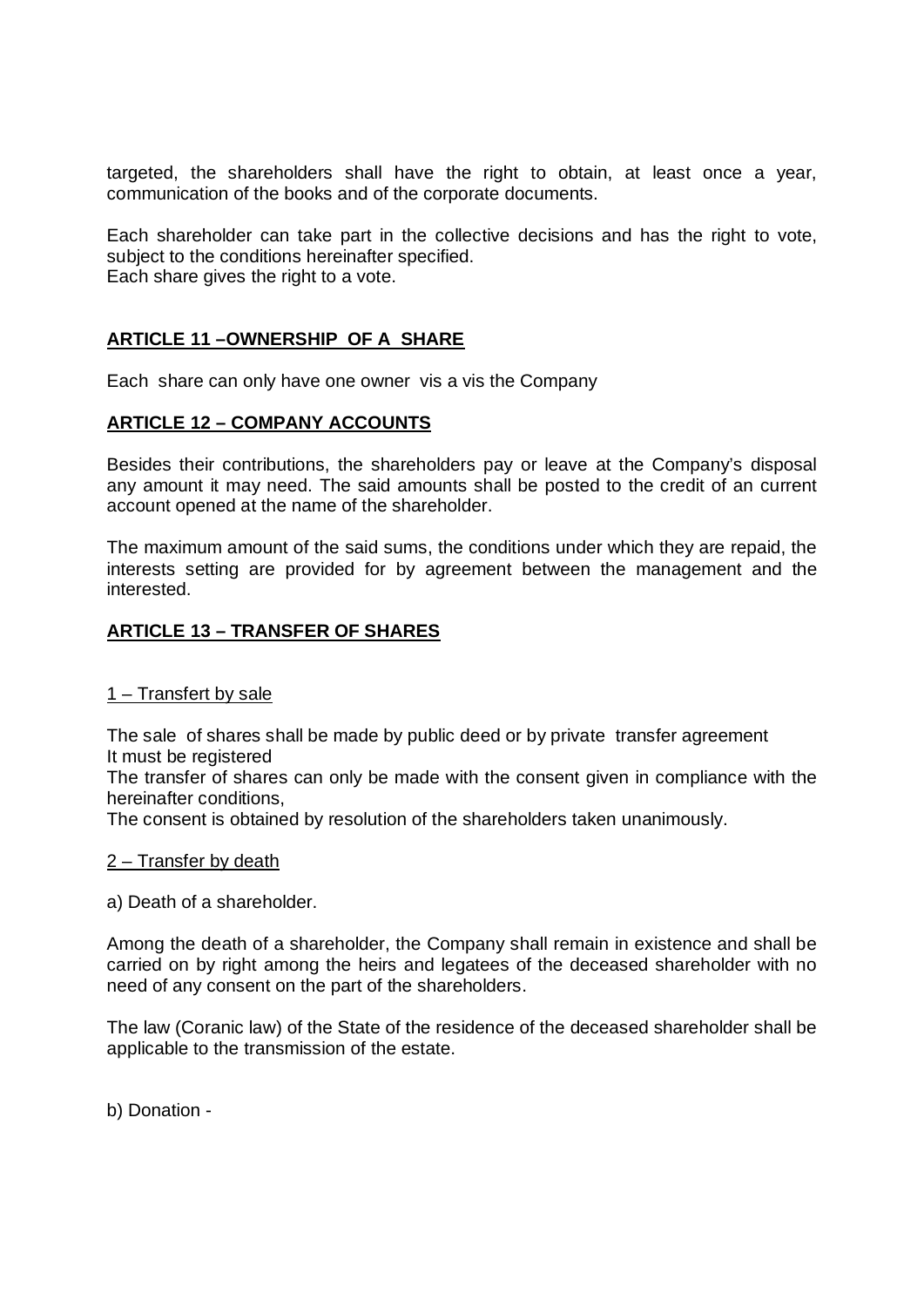The shares shall be freely transferable by way of donation. The law (Coranic law) of the State of the residence of the donor shall be applicable

# **ARTICLE 14 – WITHDRAWAL OF A SHAREHOLDER**

Without prejudice to thirds' rights, the withdrawal of a shareholder shall be authorized by the community of the shareholders, voting under the same majority conditions required for extraordinary resolutions. The withdrawal may be authorized by judicial decision for just cause.

The request for withdrawal shall be notified to the Company and to the shareholders by recorded delivery letter.

The withdrawing shareholder shall be entitled to the reimbursement of the value of his shares, determined, for lack of an amicable agreement, by an expert designated in compliance with article 1843-4 of the Civil Code, after deduction of the debts and of the reimbursement of his current account.

# **ARTICLE 15 - PLEDGE**

The shares may be pledged by an official deed or by a simple agreement notified to the Company or accepted by the Company in an official deed.

## **ARTICLE 16 - MANAGEMENT**

## 1 - Designation - Resignation - Removal

The Company shall be administered by one or several manager(s), shareholders or not, natural or legal entities, designated for a determined term or not, by a collective decision of the shareholders representing more than half the shares.

The shareholders can give an anticipated term to the manager's mandate, by collective decision of the shareholders representing more than half the shares.

The removal can also occur by judicial decision for just cause.

Any manager removed with no legitimate reason is entitled to damages.

The designation and the termination of the manager's tasks shall be published in compliance with the legal and statutory provisions.

## 2 - Powers

With regard to shareholders' relationship, the management is entitled to do any act of management required by the interest of the Company.

Nevertheless, the management shall not without prior authorization of the shareholders, purchase, sell or exchange any real estate property, contract loan under the name of the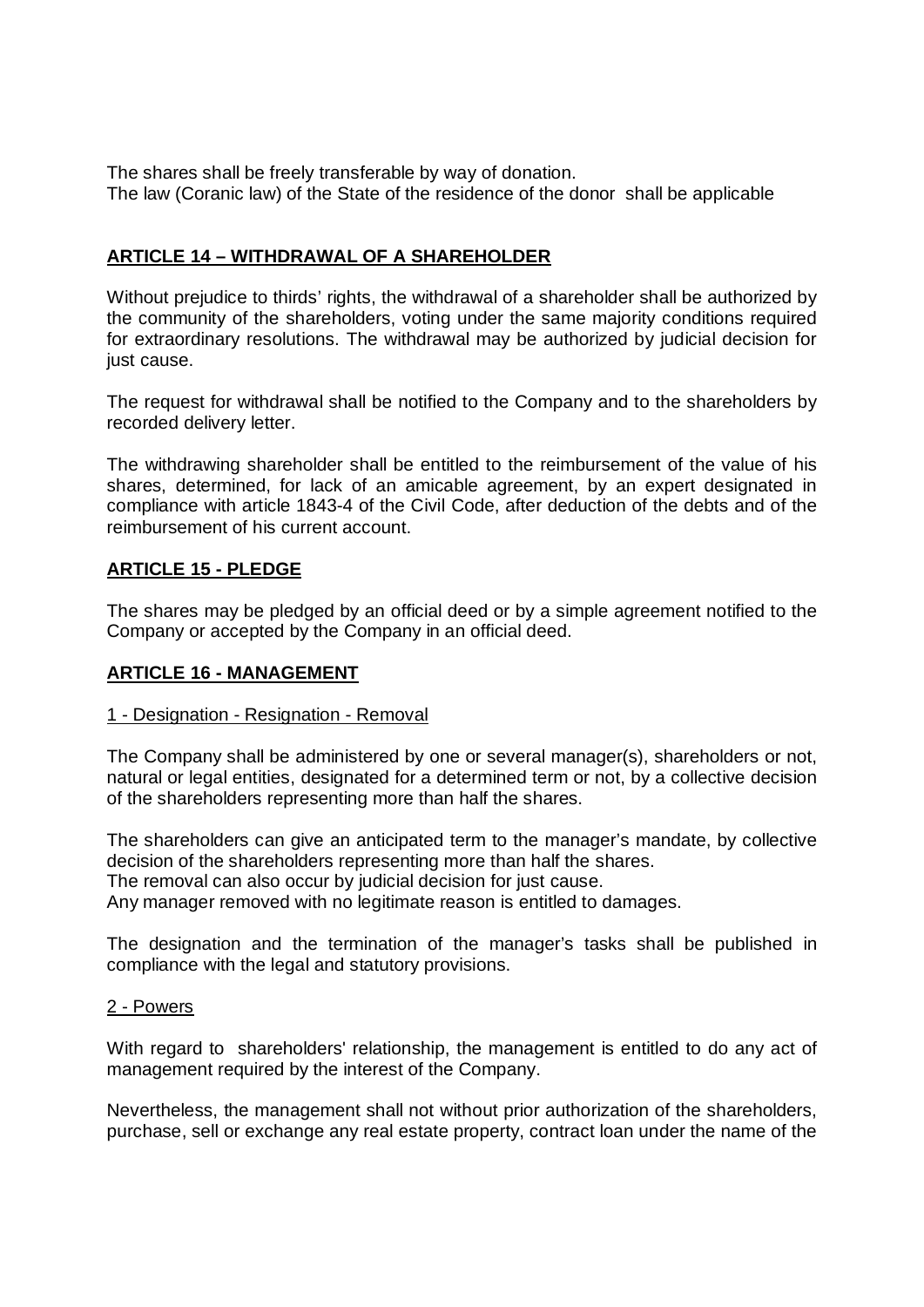## Company

With regard to relationship with third party, the management commits the Company by the acts included in the corporate purpose.

### 3 - Liability

Each manager is individually liable towards the Company and towards third party , for violation of statutes and regulations, or for the violation of the articles of incorporation, or for wrongs committed in his management.

## **ARTICLE 17 – Parner s meeting**

#### 1 - Nature - Majority

The shareholders' meetings are either ordinary or extraordinary.

a) Is of extraordinary nature, any resolution bearing the modification of the bylaws as well as the one for which it is expressly required hereby. The extraordinary general meeting can notably decide on:

- the increase or the reduction of capital;

- the dissolution of the Company;

The extraordinary resolutions shall, in order to be valid, be adopted byseveral shareholders representing at least three fourth of the capital.

b) Is of ordinary nature, any resolution which does not fall within the scope of the extraordinary resolutions, notably :

- the resolution applicable to the allocation and the distribution of the profits.

Ordianry resoutions shall, in order to be valid, be adopted by one or several shareholder representing more than half the capital.

It is presided by the manager or the oldest partner

Each shareholder enjoys a number of votes equal to the number of shares he has.

The minutes of the meeting are recorded in a special register and signed by the president and one partner.

# **ARTICLE 18 - FISCAL YEAR - ACCOUNTS**

Each fiscal year shall last one year. It shall begin on January 1 and end on December 31 of each year.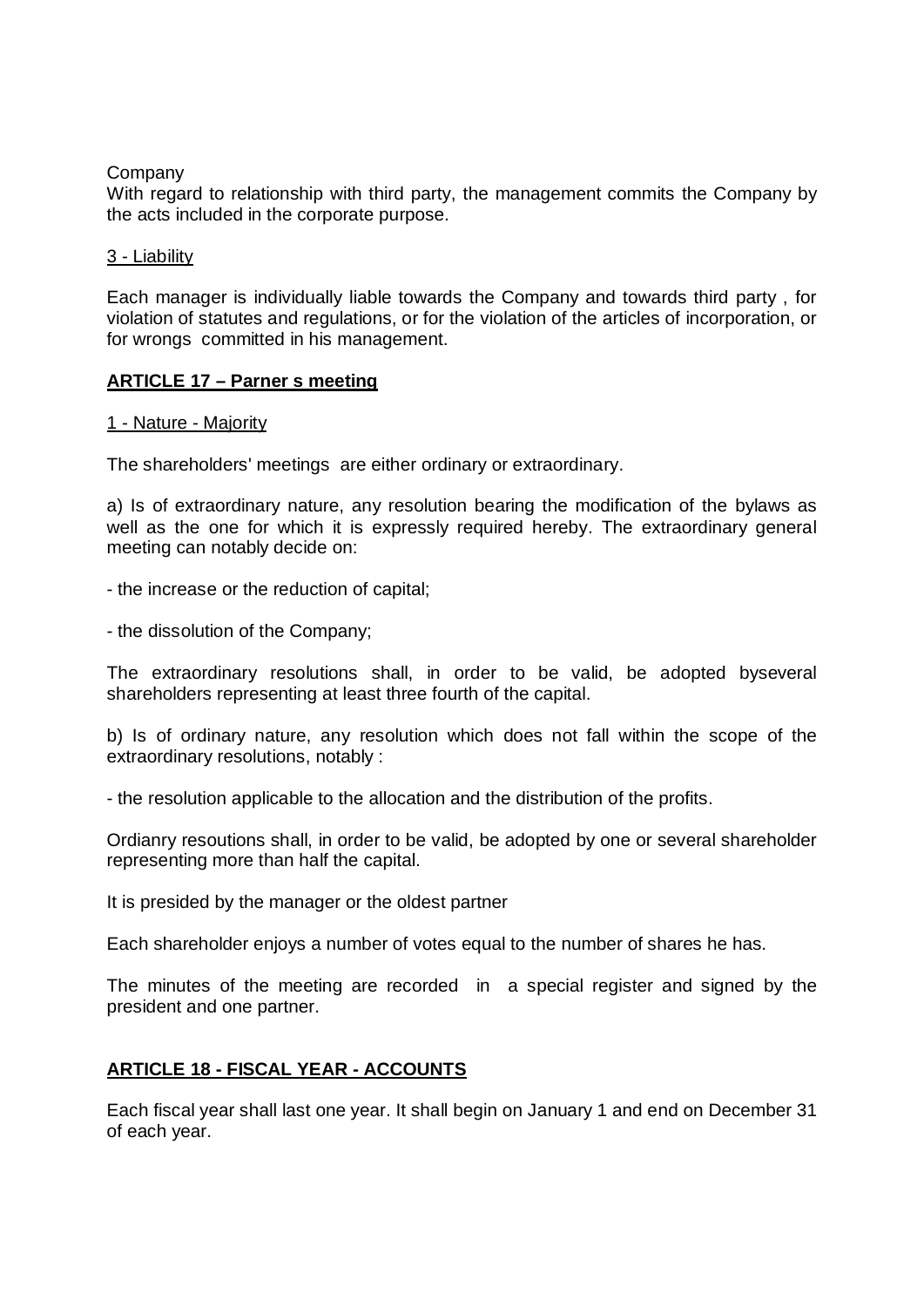The revenues and expenses are recorded in a day-book in that book.

A complete statement of the loans is up-dated, recording all the details on the securities accompanying the loans and the statement of the reimbursement.

The free disposal of the residence by a partner or his family shall not be considered as a deemed income

The partner who has the free disposal of the property shall pay the costs inccurred by his occupation .

The difference between the expenses and the revenues amounts to the profit or the loss for the period.

At least once a year, the manager shall present his management to the shareholders. And deliverd them a written report on the Company's activity . The said report shall indicate the profits and the losses suffered .

## **ARTICLE 19 - ALLOCATION AND DISTRIBUTION OF PROFITS**

The net profit of the fiscal year is determined, for each year, after deduction of the general expenses of the Company,

The said profit shall be distributed among the shareholders, in proportion with the shares owned by each

Nevertheless, the shareholders may decide that the benefit shall be record as retained earnings

The losses, if any, after compensation with the non distributed benefits or with the reserves, shall be supported by the shareholders, in proportion with the number of shares owned by each.

## **ARTICLE 20 - DISSOLUTION**

1. The Company ends with the term provided in the bylaws , or for any other reason provided for by the article 1844-7 of the Civil Code, and notably by the prior dissolution decided by the shareholders, at the majority provided for in the by laws modifications.

## **ARTICLE 21 - LIQUIDATION**

The dissolution of the Company does not entails its liquidation. The legal entity shall survive for the needs of the liquidation until the publication of the closing of the liquidation.

# **ARTICLE 22 - DISPUTES**